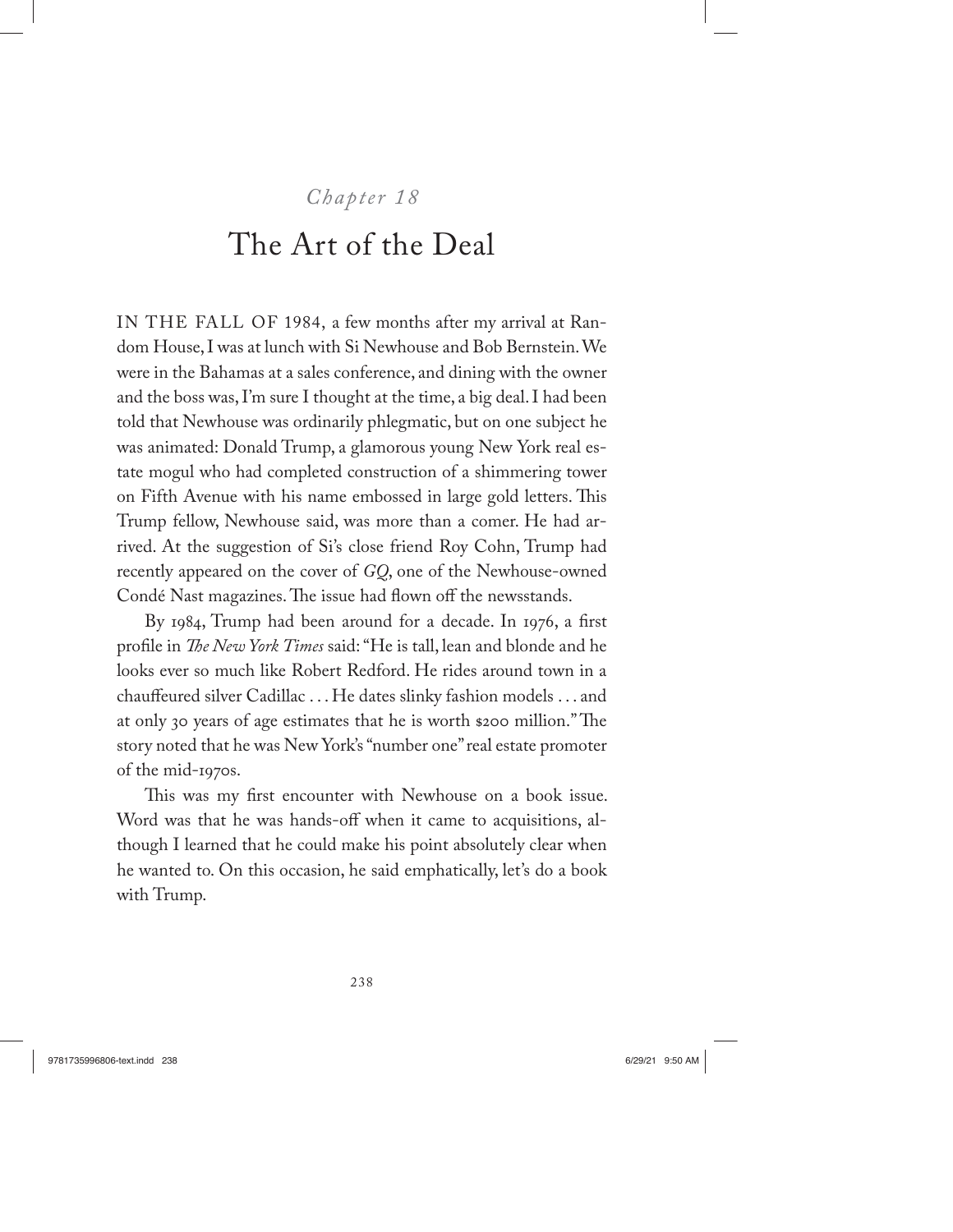Newhouse said that he would arrange to see Trump and propose a book. It was decided that Howard Kaminsky and I would go along with him.

It has been said that it was Newhouse's idea, or maybe Kaminsky's, to mock up a cover of a Trump book with shiny black paper and big gold letters. I'm pretty sure the idea was mine because I put the cover on a Russian novel that I had on my shelf.

The meeting date arrived, and we were led into Trump's twentysixth-floor office by his personal assistant, an elegant woman named Norma Foerderer. The office had a spectacular view of Central Park and the Plaza Hotel, which Trump coveted. The walls were covered with his picture on magazine spreads and some plaques. There was a large phone console, but Trump summoned Norma and others with a shout.

Newhouse made the pitch. Trump liked the cover but said his name should be larger. I never figured out whether Trump was engaging in self-parody making that observation or ones like it later. There was sarcasm in Trump's manner but I never spotted irony. By the end of the meeting, it was clear that Trump was ready to do the book. Either then or immediately thereafter we learned that a writer named Tony Schwartz, who had worked at *Newsweek* and the *Times*, had already come to Trump with the concept of a book they would write together, to be called *The Art of the Deal*. All the pieces were in place. I don't remember dealing with either an agent or a lawyer. The advance was \$500,000, to be split evenly from the first dollar with Schwartz as the coauthor.

The Trump process was not like the other books I was handling. Tony Schwartz was not a ghostwriter: his name got full billing on the cover, and he did a masterful job on the book. He shadowed Trump, channeled his stories, and made the narrative very readable. He framed Trump in the best possible light. I did not watch that process closely and was impressed by the results. There wasn't much for an editor to do and I doubtless told Tony so. (Tony has repeatedly and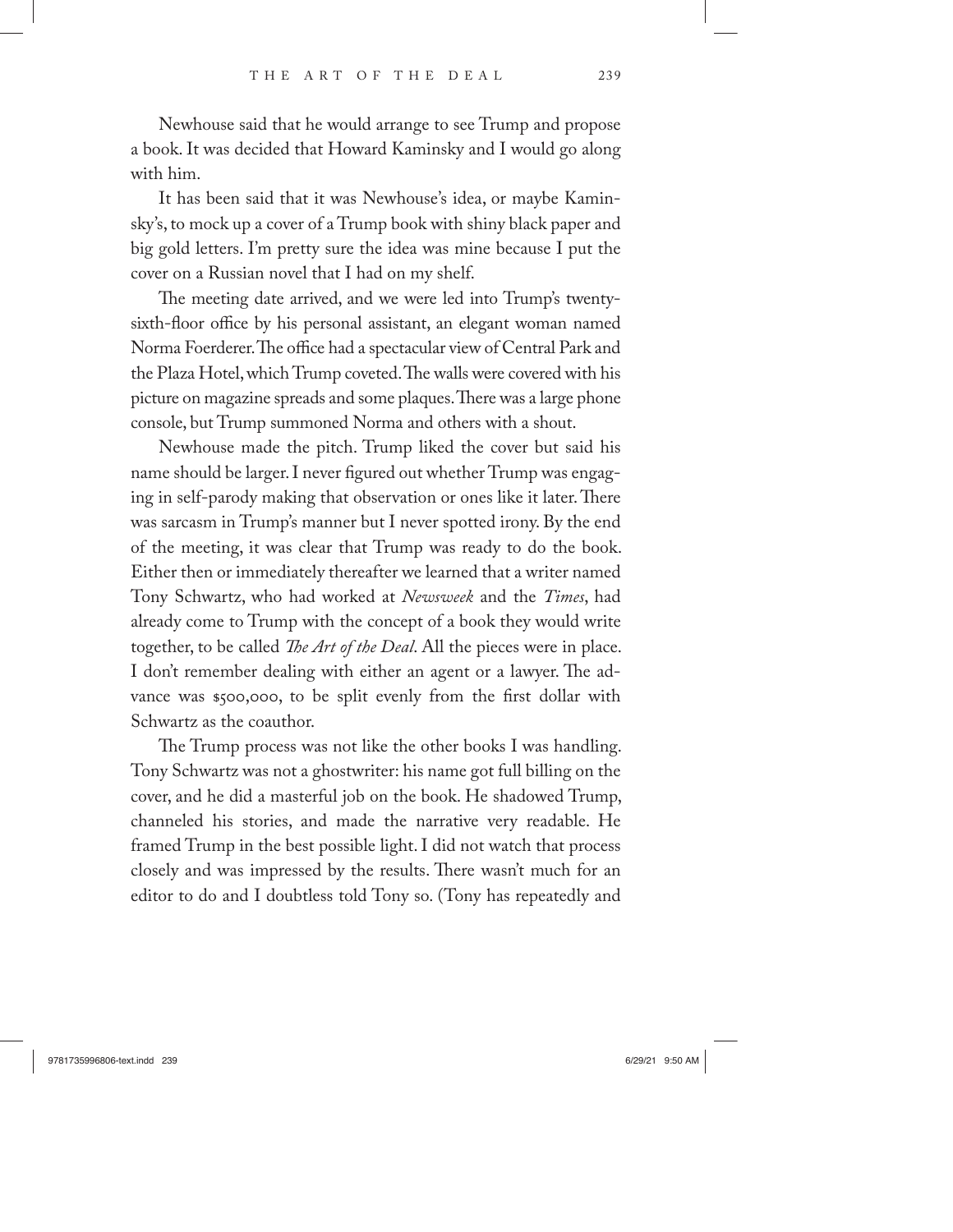very publicly said that he now deeply regrets being Trump's coauthor. I have no reason to doubt that he is sincere in his chagrin.)

Instead, my responsibility became all the publishing elements how the book looked and how it would be marketed and publicized. I became the Random House sponsor of what we thought would be a significant seller in the holiday buying season of 1987. I don't recall that Newhouse was involved in any way; signaling his interest in the book with the sales department, for example. They may not have known. Kaminsky would logically have been at the helm of our efforts, but somehow, he was not. And in October 1987, just a month before Trump's publication date, he was fired by Bob Bernstein. His successor was Joni Evans, who came from Simon & Schuster in the wake of her divorce from Dick Snyder, who was that company's CEO. She was as street-savvy as Kaminsky, with additional assets of tact and charm. She spent the fall getting her bearings. That meant I was the point person on *The Art of the Deal*.

In the months leading up to the book's release, I accompanied Trump to meetings with the heads of the major chain retailers, which were led by Waldenbooks, with well over a thousand stores in malls and storefronts around the country. The CEO was Harry Hoffman, a big man with an equally large ego, who tended to think book publishers were fusty and way behind in understanding how books should properly be sold. At some swank French restaurant, I watched Hoffman and Trump bond. They agreed that they could make *The Art of the Deal* a number one bestseller. Hoffman was even a larger man than Trump, and I could sense a mutual swoon as I observed, probably very quietly, from the other side of the table.

The design team devised a snazzy dust jacket for the book, with Trump's photograph against a photo of Central Park in the background, the same cover that is on the book being sold today. Lining up media the Random House publicity department was superb—went quickly. The top shows of the time, Phil Donahue in daytime and Larry King at night, as well as almost anyone else who asked, were each given a slot. Publication was scheduled for right after Thanksgiving.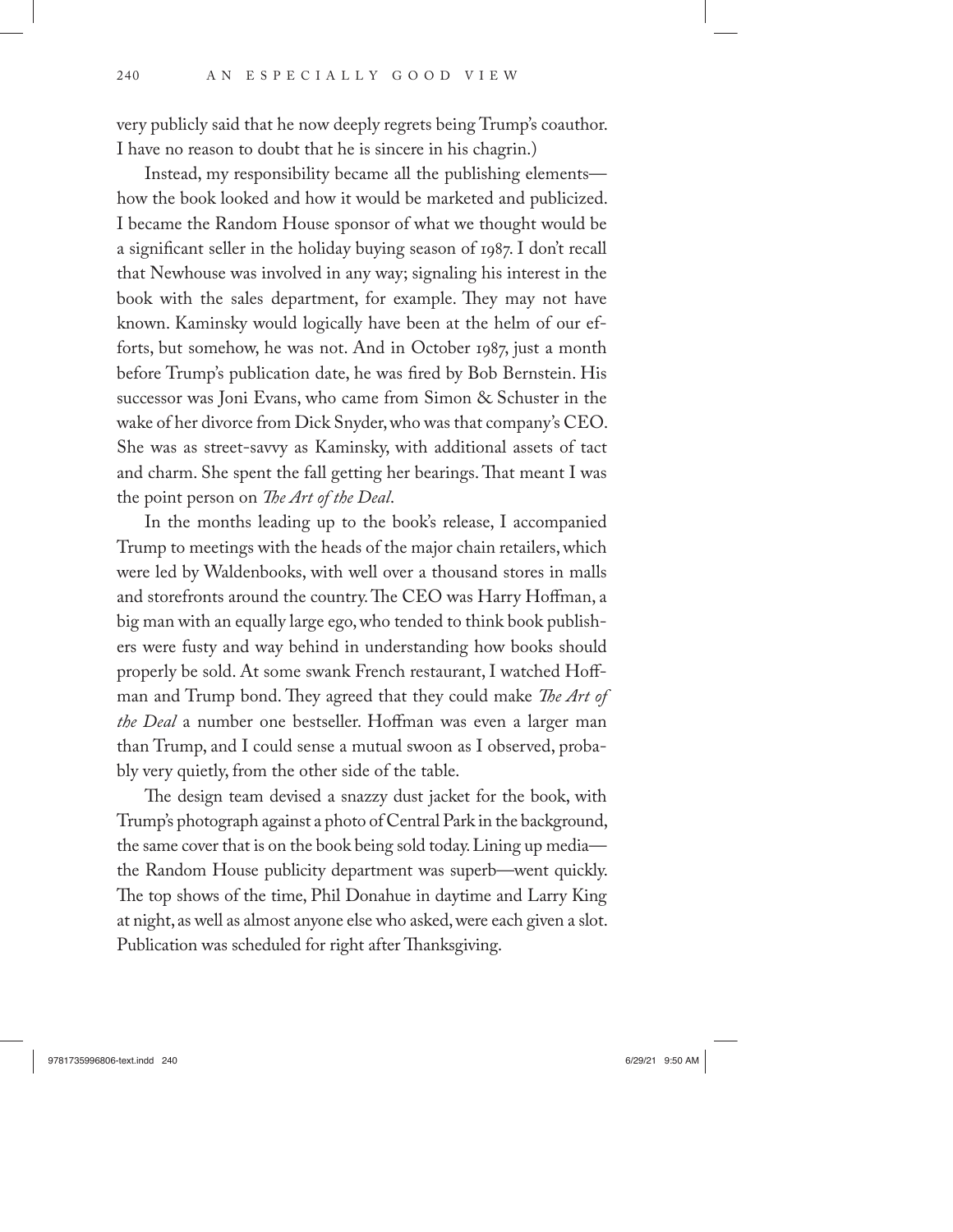In December, the big book party took place. It was in the Trump Tower atrium, festooned for the season. It was lavish. Black tie. Paparazzi. Spotlights outside with onlookers behind barriers. I was the Random House person on the receiving line standing next to Newhouse with Trump and Schwartz. I found myself shaking hands with a long line of movers and shakers including heavyweight boxing champ Mike Tyson, Barbara Walters, Barry Diller, and Norman Mailer (a surprisingly close friend of Roy Cohn). The book had already landed on the *Times* bestseller list in its first week, and I gave the celebratory toast. The mood was jubilant.

At that very moment my wife Susan was in Moscow with a delegation from Human Rights Watch, where she was meeting with prominent dissidents. Susan and I have been a couple since the early 1970s. Never in our marriage can it be said that we were further apart in geography or spirit.

Sales were enormous. The book went to number one and stayed there. Random House had shipped about 125,000 copies to start. They disappeared very fast. Reprints were ordered and shipped on an almost daily basis to keep up with demand. Trump was thrilled. Schwartz, on the other hand, was frustrated to learn that some booksellers were out of stock. He had stores on his speed dial and would report that fact in furious calls. I've always believed that of the two bylines on the book, Schwartz was the more frenetic. Given the 50/50 split in the contract, he was on the way to making a fortune in royalties. Trump, however, was definitely not passive.

Joni Evans would later tell me that she was at home during Christmas week when Trump called to say he wanted a thousand copies delivered to Aspen for his upcoming ski vacation.

Donald, it is Christmas, she said. All the warehouses are closed. He said to deal with it, and he would send the books out on his jet. Evans managed to reach Si Newhouse. The warehouse was mobilized. The copies reached Aspen and were sold.

There was a widespread and publicly gossiped-about belief that Trump was buying his own book to boost his bestseller numbers. The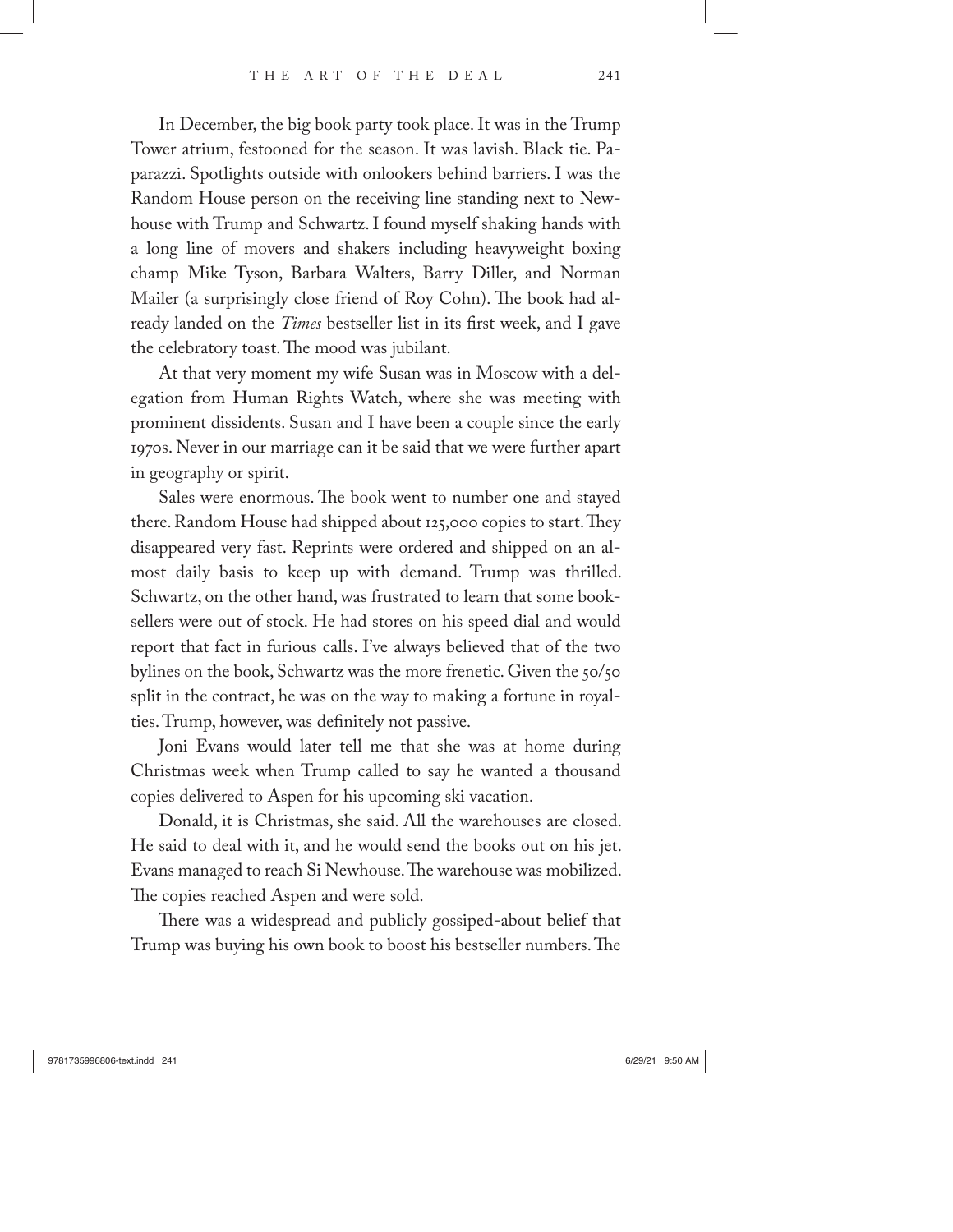books were certainly being pushed at his casinos and other places with the Trump brand. But as people then, perhaps, did not understand, Trump doesn't spend money if he doesn't have to. The sales of *The Art of the Deal* were at a million copies in hardcover by mid-1988—and they were true sales.

My relations with Trump were smooth. He was so glad to have been solicited by Newhouse and had become, in what for him had been an easy climb, a national celebrity. The *New York Times* review ended with this notable sentence: "Mr. Trump makes one believe even for a moment in the American dream." Then there was this ambiguous closing line: "It's like a fairy tale."

Natan Sharansky's *Fear No Evil* was published six months later, and as I have mentioned, its sales fell below my expectations. At the time I thought my dismay had to do with the book's commercial shortfall. It had been one of my biggest financial bets since arriving at Random House. There was going to be a considerable write-off on the advance. But I gradually came to understand that something else was responsible for my sense of failure. I had really done very little to make Trump's book a commercial triumph and was not emotionally engaged with it. I had been tasked to the mission and pulled it off. Sharansky was to me a soulmate. After all, he had gone to the gulag and I went home. And his book's sales were disappointing.

It was probably the following fall that Evan expressed a fascination with professional wrestling of the scripted kind. He said he would like to go to a World Wrestling Federation extravaganza in Atlantic City and asked to bring a friend. This was a Trump- promoted event. I called Norma in Trump's office and was sent three tickets. Their ostensible face value was \$10,000 each, clearly a phony price. What I noticed at the packed arena was that the wrestlers were very big and the referees were very small. When Trump arrived to take his seat, the crowd went wild with applause. He was at least as big a star as Hulk Hogan or whoever was in the ring that day. *The Art of the Deal* and the surrounding fuss had made him a hero to wrestling fans.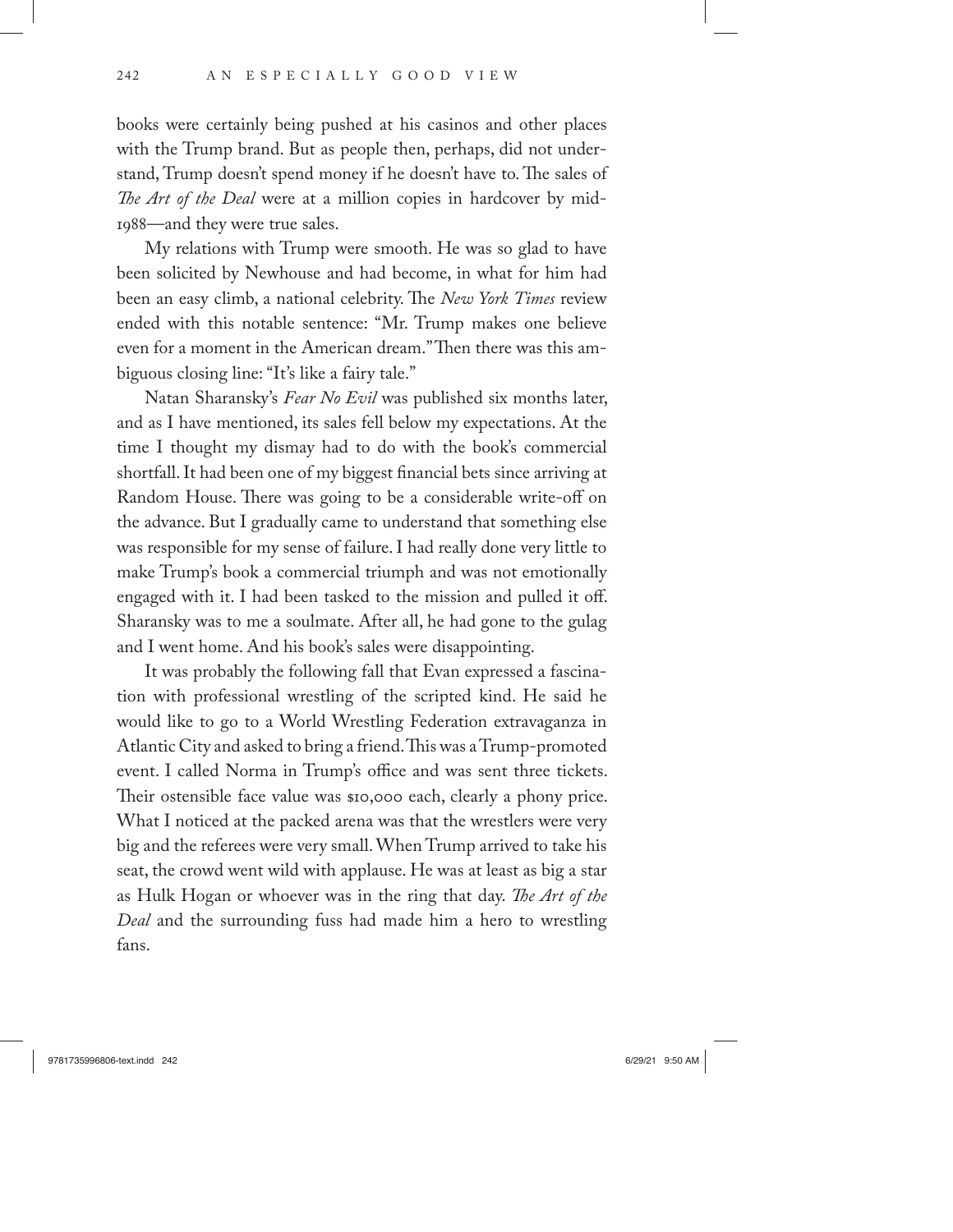It was probably inevitable that either Trump or Newhouse would propose a sequel. And so plans for one were launched.

Newhouse and I were invited to lunch on Trump's yacht—the *Princess*, a 281-foot vessel he bought from a Saudi billionaire arms dealer—anchored in the East River. What I most remember was that by dessert, Newhouse had authorized a \$2.5 million advance, five times what we had paid for the first book. Once again, I was to be the editor.

Schwartz told me that he was not available so I recruited Charles Leerhsen, a gifted *Newsweek* writer who had coauthored the memoirs of the legendary test pilot Chuck Yeager. Again, I don't recall Trump using a lawyer, although I am sure someone did review the deal for him.

As the work began, I sensed that Trump's world was starting to be troubled. In October 1989, three of Trump's top casino executives were killed in a helicopter crash on the way to Atlantic City. When I expressed my condolences to Trump he replied, I recall, "You know, I was supposed to be on that chopper." Chopper? Remembering my own close encounter with an exploded helicopter in Vietnam, I would have liked to know whether that was really the case.

In February, Trump's boxer, Tyson, was defeated in Tokyo by Buster Douglas despite being a heavy favorite. Instinct told me that was not a good sign.

Then word spread that Trump's marriage was going under, despite his wife Ivana's executive role in his acquisition of the Plaza Hotel. The new woman in his life was yet to be revealed. Trump was still opening casinos in Atlantic City, most notably the Taj Mahal. But there were whispers that he was overstretched.

By the end of May 1990, we had a manuscript in draft. The only time I ever saw Trump lose his temper came when we sent a photographer to do a cover picture in Trump's office at the Tower. Arriving early, the photographer attached black garbage bags to the ceiling to reduce glare. When Trump saw the bags, he demanded they be removed and tossed the photographer, telling him that he would be charged for any damage to the paint.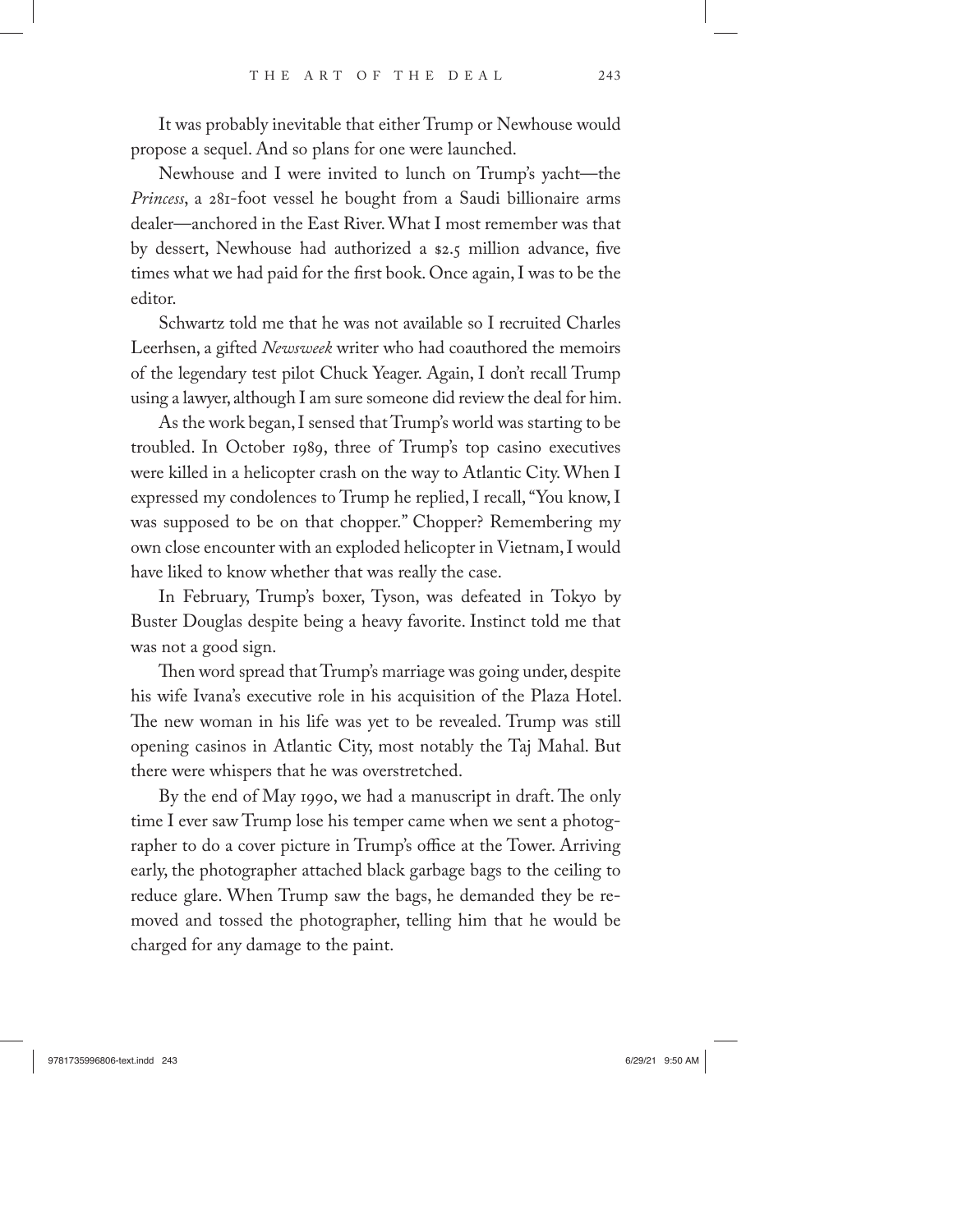The photo we eventually chose was Trump tossing an apple in the air, which had been on the cover of *Fortune*.

The title we chose was *Surviving at the Top*. On the back of the dust jacket were these words: "This is Phase Two of my life, in which the going gets a lot tougher and the victories, because they are harder won, seem all the sweeter . . . I know that whatever happens, I'm a survivor—a survivor of success, which is a very rare thing indeed."

The annual gathering of publishers and booksellers was in Las Vegas in early June. Trump was invited to be a speaker at one of the main events, a breakfast at which roughly three thousand people would be in attendance. The night before, Random House hosted a reception for about a thousand people at the Mirage Hotel honoring Trump and the mega-bestselling novelist Jean Auel and her *Clan of the Cave Bear* series.

I was to be Trump's escort. I went to the airport in a stretch limo to pick him up. When Trump exited his jet and settled into the car, he said he had a surprise. And there was Marla Maples, the secret paramour.

At the Mirage, Trump and Maples were given one of the fanciest suites. At the appointed hour I went to pick him up for the party. Maples opened the door wearing a peach-colored bikini. She was gorgeous. The gala was a success. Then Trump, Si Newhouse, Alberto Vitale (Bob Bernstein's successor as CEO of Random House), Joni Evans, and I went to dinner in a private room with a small group of top-tier booksellers, including the owner of Barnes & Noble, Leonard Riggio, and Mr. and Mrs. Ingram, owners of the country's largest book wholesaler, based in Nashville.

As we were about to start, Maples appeared in a stunning pink suit she said she had bought in a hotel boutique. Given that she was still supposed to be incognito, her presence caused a stir. I can't be sure of what the guests thought, but it was hard to imagine they were not dazzled.

Early the next morning I picked up a copy of *The Wall Street Journal* and saw featured on the front page a major piece about Trump's finances. In short, they were a mess. He was billions of dollars in debt,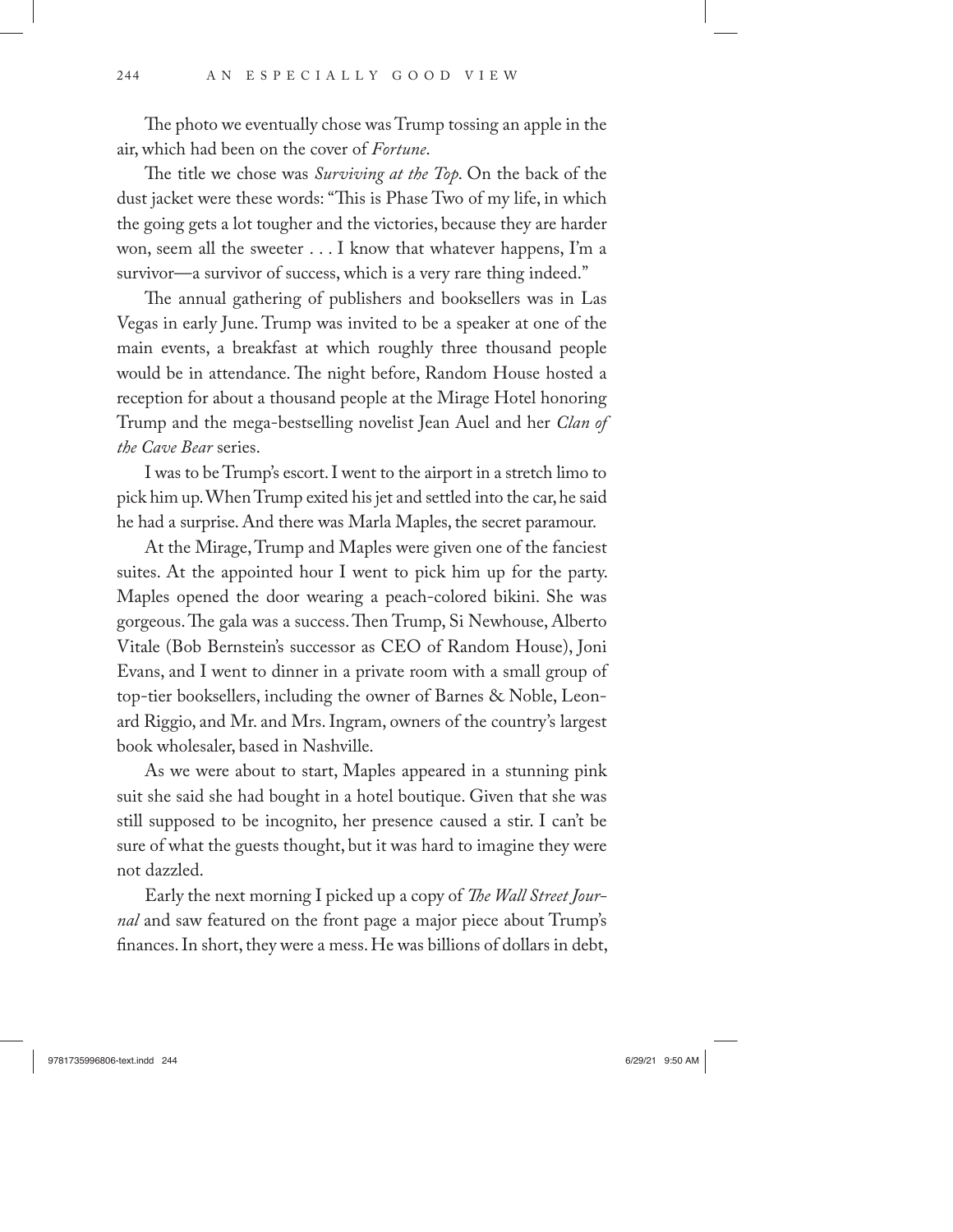of which a very significant part was his personal responsibility. It was, by any measure, a full take-down.

The other speakers at the breakfast were the novelist T. Coraghessan Boyle and Angela Lansbury, the beloved actress. Boyle went first. Then Lansbury, who far exceeded the fifteen minutes she was allotted. Trump gave a spirited talk. My assumption was that the only people in the ballroom who had read the *Journal* story were the Random House contingent. The audience was enthusiastic.

Trump left the stage and we were rushing off to his plane to fly to New York. Before I left, Vitale whispered to me, in effect, "Get this book out fast. He is a wasting asset." On the flight were Newhouse, Evans, Maples, Trump, and me. I was watching Trump carefully to see how he was doing. I couldn't spot any anxiety. I don't remember anyone mentioning the story or his finances. I do remember thinking that as we were flying across the country, Trump's public reputation as a mogul was being badly tarnished. And in fact, *The Wall Street Journal* was a major story of the day.

On board we had a lavish lunch of shrimp, charcuterie, and assorted rich desserts. And then over the middle of the country, Trump took Maples into his private cabin and did not emerge until about ninety minutes later. I would not have been surprised if he had opened the jet's door and jumped out. Instead, he seemed unfazed. We landed at an airport in Newburgh, New York, in early evening.

Our Random House team scrambled to get *Surviving at the Top* finished and distributed as soon as possible. The publication date was moved to mid-August. About that time, I learned that *New York* magazine was planning a full feature on the book, around the theme of Trump's troubles. I was asked for my picture to go with the story. My private dread was that the caption would be something like: *He edited this dog.* I called Ed Kosner, the magazine's editor, whom I knew slightly. I asked him if would leave me out if I could find a better picture than mine for the story. He told me to try.

Carol Schneider and I studied contact sheets of snapshots taken at the Mirage party. We found one of Trump, Newhouse, Vitale,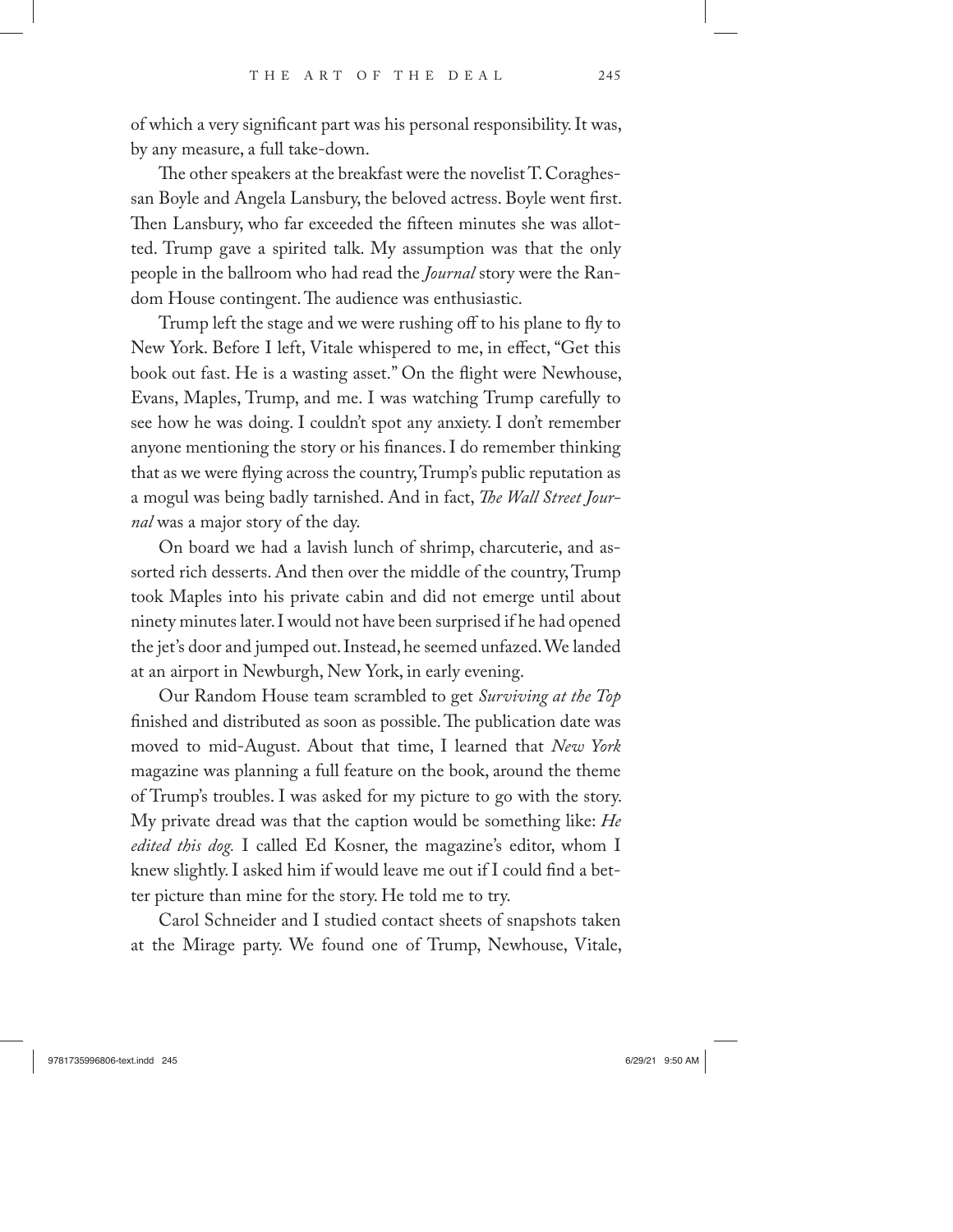Evans, and John Updike, the venerated writer and obviously a guest. That satisfied Kosner and I was spared, although I was quoted about our positive expectations for the book.

I hadn't looked at the book for thirty years, and so I found a copy and discovered this paragraph included from *The New York Times* of June 8, 1990, right after the *Journal* story broke. It closed: "Arrogance? For sure. And yet in a world lacking individual heroes, even some of Donald's critics must confess to a sneaking respect for his insistence on being himself, however outrageous, and catch themselves hoping that he'll find the strength and luck to escape."

Random House shipped hundreds of thousands of copies. Typical of the criticism was the review by Michael Lewis, who said in the *Times* that the book "is a portrait of an ego gone haywire." The book started at number one on the *Times* bestseller list and lasted in the top fifteen for seven weeks. Warner Books bought the paperback rights for si million, helping Random House recoup some of its investment. Warner changed the title to *The Art of Survival* and released it in July 1991. It isn't really possible now to assess the book's results, but my recollection is that returns of unsold inventory were about 80 percent of what had been distributed—ten times the level of returns for *The Art of the Deal*.

With *Surviving at the Top* finished, my regular contacts with Trump came to an end. In 1992, Trump hired Stephen Bollenbach, a leading financial executive in the hotel business, with the mandate to straighten out his debts. It would be hard to penetrate how he did his work, but a number of Trump assets—the Trump Shuttle, the Plaza, the yacht—were off-loaded. At the time the word was that Bollenbach put Trump on a \$400,000-a-month allowance. In two years, Trump was apparently out of the worst trouble. When I later asked Trump how he had found Bollenbach and persuaded him to salvage his finances and the standing of the Trump Organization, he told me he had read about him in *BusinessWeek* and called him. Like that.

I can resolutely affirm that when I was asked to edit book three in the Trump canon, it was one of the factors—the proverbial straw on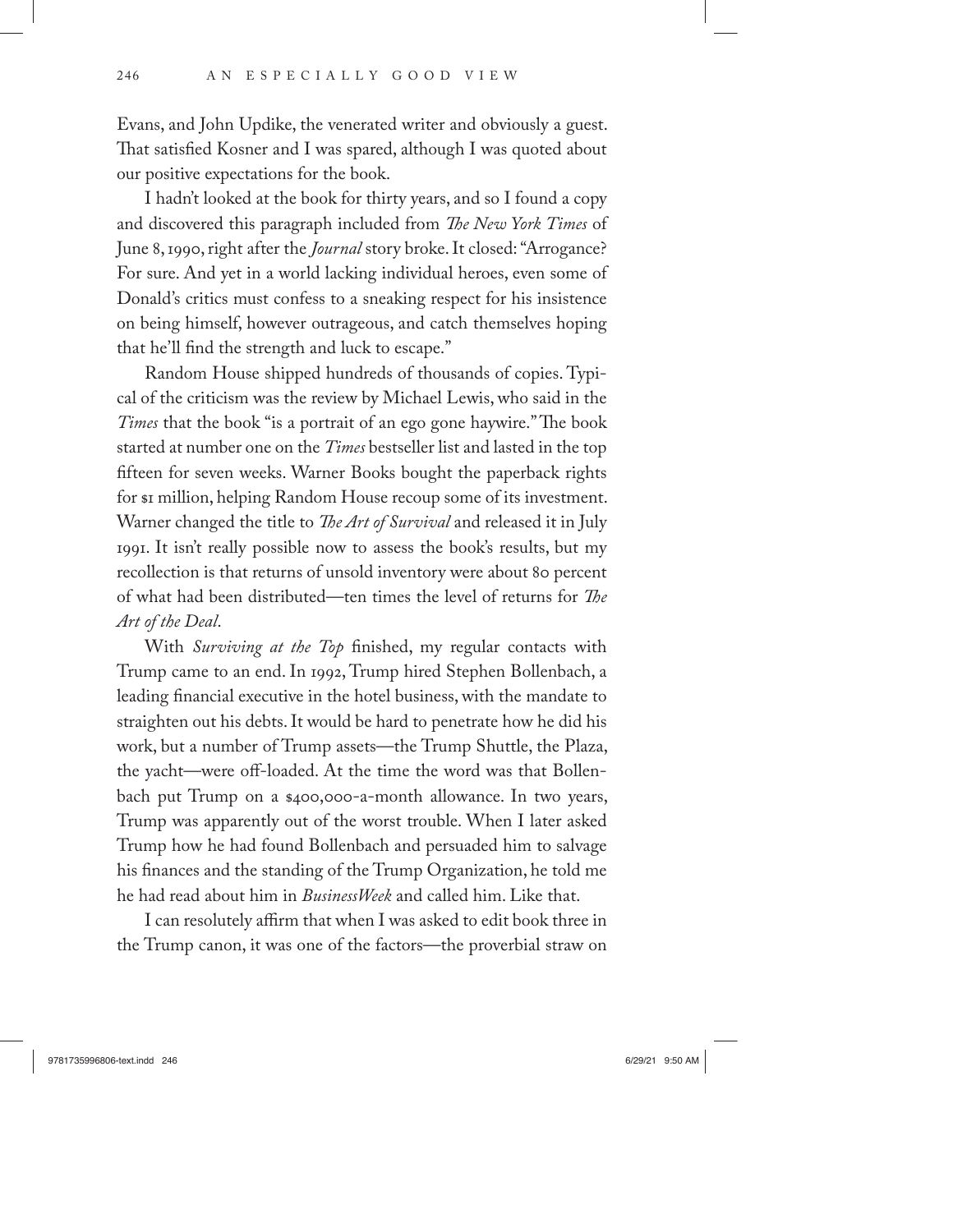the camel's back—that led me to leave Random House. That book was published in 1997 as *The Art of the Comeback*.

At a White House Correspondents Association dinner about a decade later, I spotted Trump and his third wife, Melania, making their way through the crowd. He saw me, too, and I think he gave me a thumbs-up.

In the time since Trump announced his presidential bid in 2015 with his infamous Mexican "rapists" speech, I have watched his trajectory with a mix of recognition and increasing horror. Today's Trump is in many ways the same person I knew in the 1980s. He lives "over the store" in the White House as he did in Trump Tower. He neither smokes nor drinks. He obsesses about his image in the media and always needs to "hit back harder," in Roy Cohn's parlance. Back then, though, he got very little significant negative press. His estimable assistant, Norma Foerderer, has died, but her number two, Rhona Graff, is now his executive assistant in New York. Something about Trump confounds his reputation as a complete misogynist. He clearly grabs at women when he can, but others have worked for him for years and remain on station.

What is different now is that all of Trump's characteristics have become exaggerated. His instinct to personally insult people, for instance. I doubt he needs help to devise all those withering nicknames. His bluster and his knack for inciting full-throated outrage from his rally supporters echoes the approach of the worst demagogues in history. He does not take advice from anyone who disagrees with him. He makes all the decisions. No setback is acknowledged.

The upsides I saw of Trump—his energy, his daring, and his ability to navigate New York's toughest businesses without getting into criminal trouble—have become subsumed in the demeanor of an old man swinging wildly from his shaky mountaintop. Too many people have made outsiders' diagnoses of his mental condition. All I can add is that I very much don't like what I see. More than thirty years ago, when I was in the Trump orbit, Norma Foerderer asked me to have lunch with Trump's niece Mary, then a graduate student with